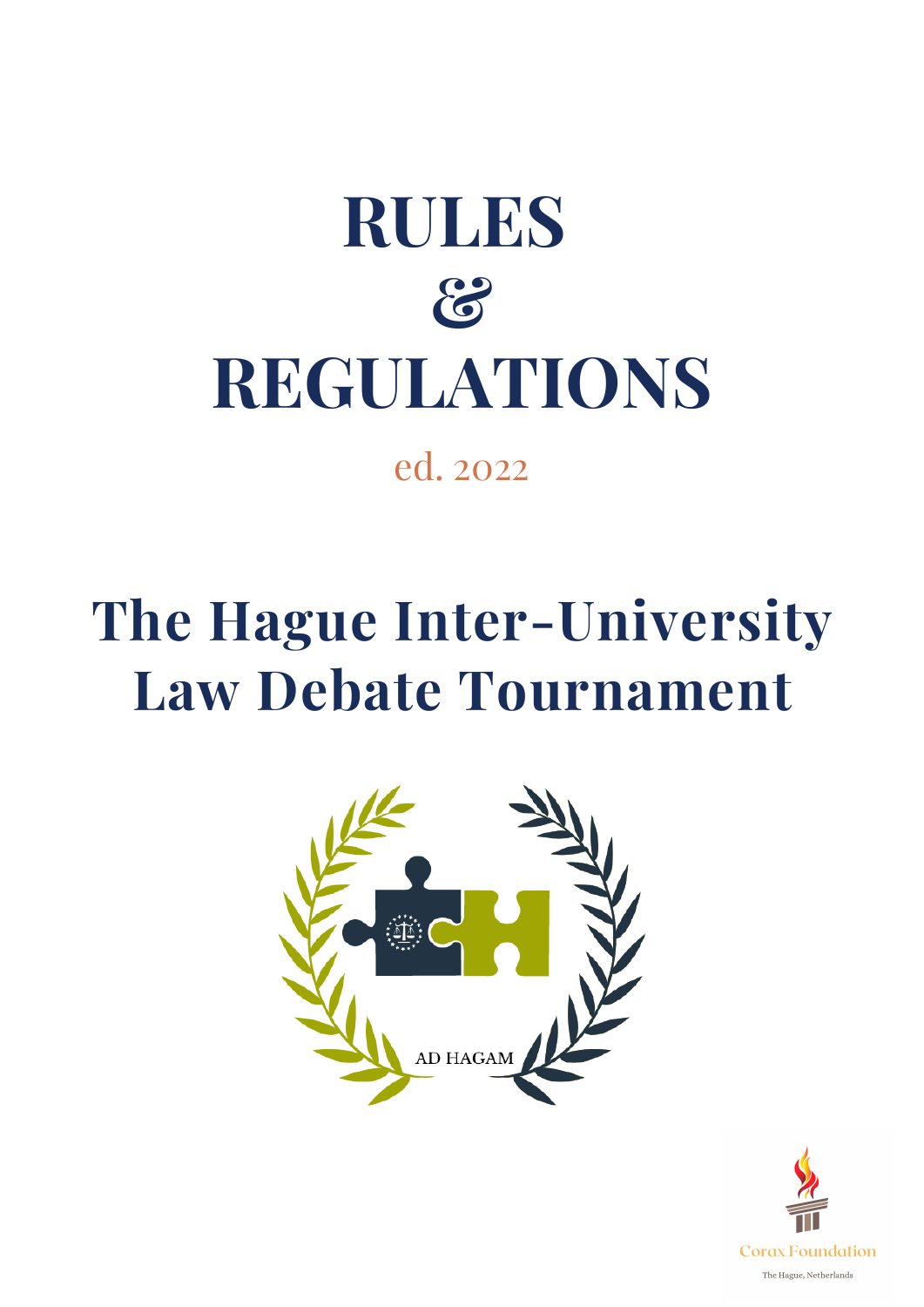|    | 1.1 |  |  |  |  |  |  |
|----|-----|--|--|--|--|--|--|
|    | 1.2 |  |  |  |  |  |  |
|    | 1.3 |  |  |  |  |  |  |
|    | 1.4 |  |  |  |  |  |  |
|    | 1.5 |  |  |  |  |  |  |
|    | 1.6 |  |  |  |  |  |  |
|    | 1.7 |  |  |  |  |  |  |
|    | 1.8 |  |  |  |  |  |  |
|    | 1.9 |  |  |  |  |  |  |
|    |     |  |  |  |  |  |  |
|    |     |  |  |  |  |  |  |
|    |     |  |  |  |  |  |  |
|    |     |  |  |  |  |  |  |
|    |     |  |  |  |  |  |  |
| 3. |     |  |  |  |  |  |  |
|    |     |  |  |  |  |  |  |
|    |     |  |  |  |  |  |  |
|    |     |  |  |  |  |  |  |
|    |     |  |  |  |  |  |  |
|    |     |  |  |  |  |  |  |
|    |     |  |  |  |  |  |  |
|    |     |  |  |  |  |  |  |
|    |     |  |  |  |  |  |  |
|    |     |  |  |  |  |  |  |
|    |     |  |  |  |  |  |  |
|    |     |  |  |  |  |  |  |
|    |     |  |  |  |  |  |  |
|    |     |  |  |  |  |  |  |
|    |     |  |  |  |  |  |  |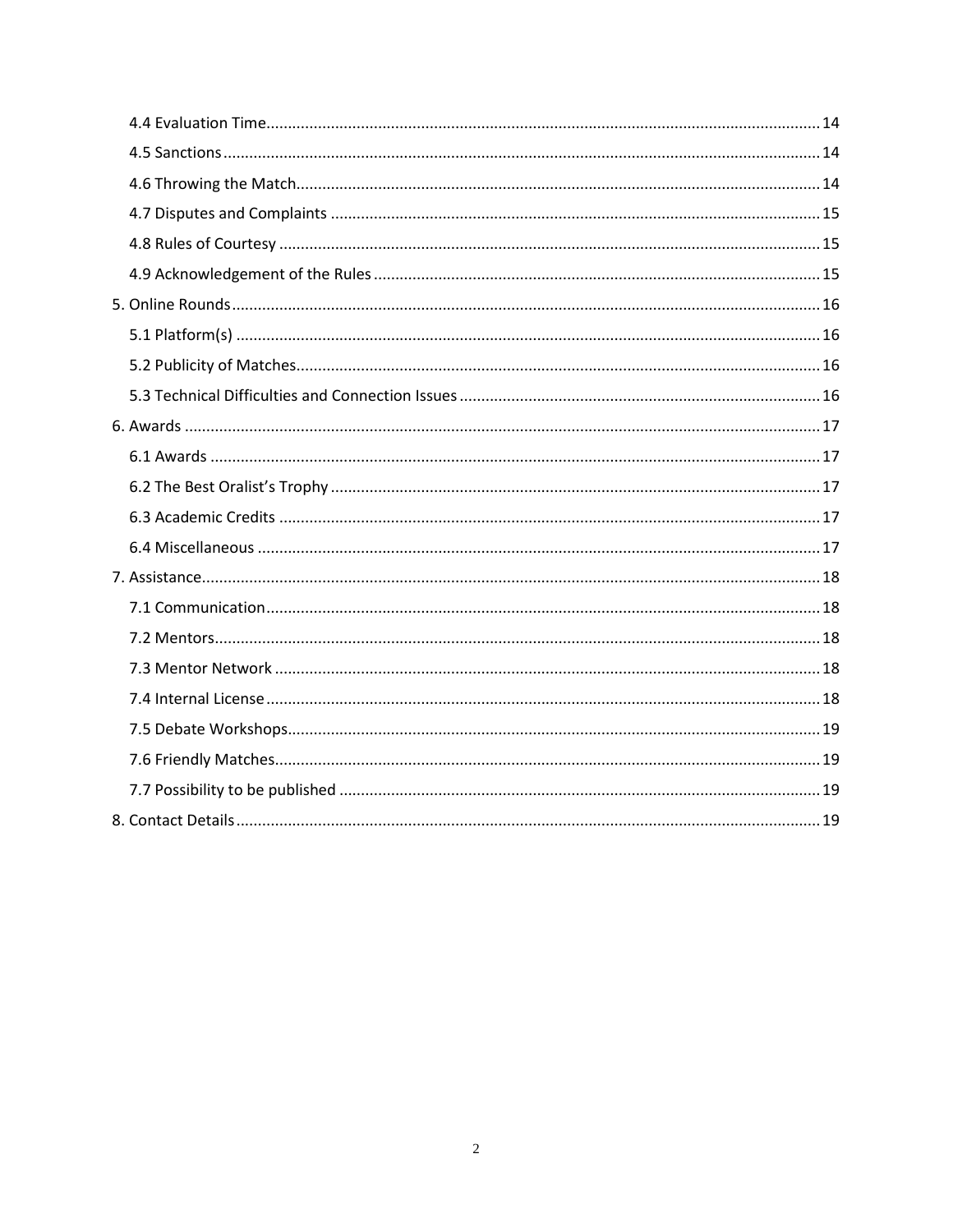### **Preamble**

<span id="page-3-0"></span>The Hague Inter-University Law Debate Tournament, in certain instances referred to as The Hague Law Debate Tournament (hereinafter the "**Tournament**") is a competition organized by the Corax Foundation for teams of students from various participating institutions. The Tournament has been organized since 2015 in The Hague, Netherlands by the Corax Law Debate student association, student organizers and now by the Corax Foundation. The format of the English-speaking tournament was created by Anna Maria Urbanova, Maria Clara Ayres Hernandes and Aurelien Lorange in 2015.

The main objective of the Tournament is to stimulate the interest of students and develop their knowledge in the fields of law, while highlighting their skills in argumentation, and thus facilitate their visibility and networking with other students from around the world, employers, and other academic institutions. During the Tournament, students demonstrate and improve their oral communication skills, as well as their sense of competition. The aim of the Tournament is to show the politico-legal-economicenvironmental-societal knowledge connected with legal knowledge acquired during their studies to all the people attending the matches broadcasted online: employers and potential academic partners (as well as professors, friends, and family).

The long-term ambition of the Tournament is to become and remain a world-wide International Law themed English-speaking competition of very high quality, open to all higher education institutions in the world, with a phase for the world group of 32 institutions and regional qualifying rounds or by geographic area to provide access to additional institutions that would like to participate each year. This Tournament would also like to provide a platform via which it can help promote discussions for new partnerships between institutions for research, exchanges, events and any element of internationalization and cooperation between the participating institutions and other partner organizations or institutions.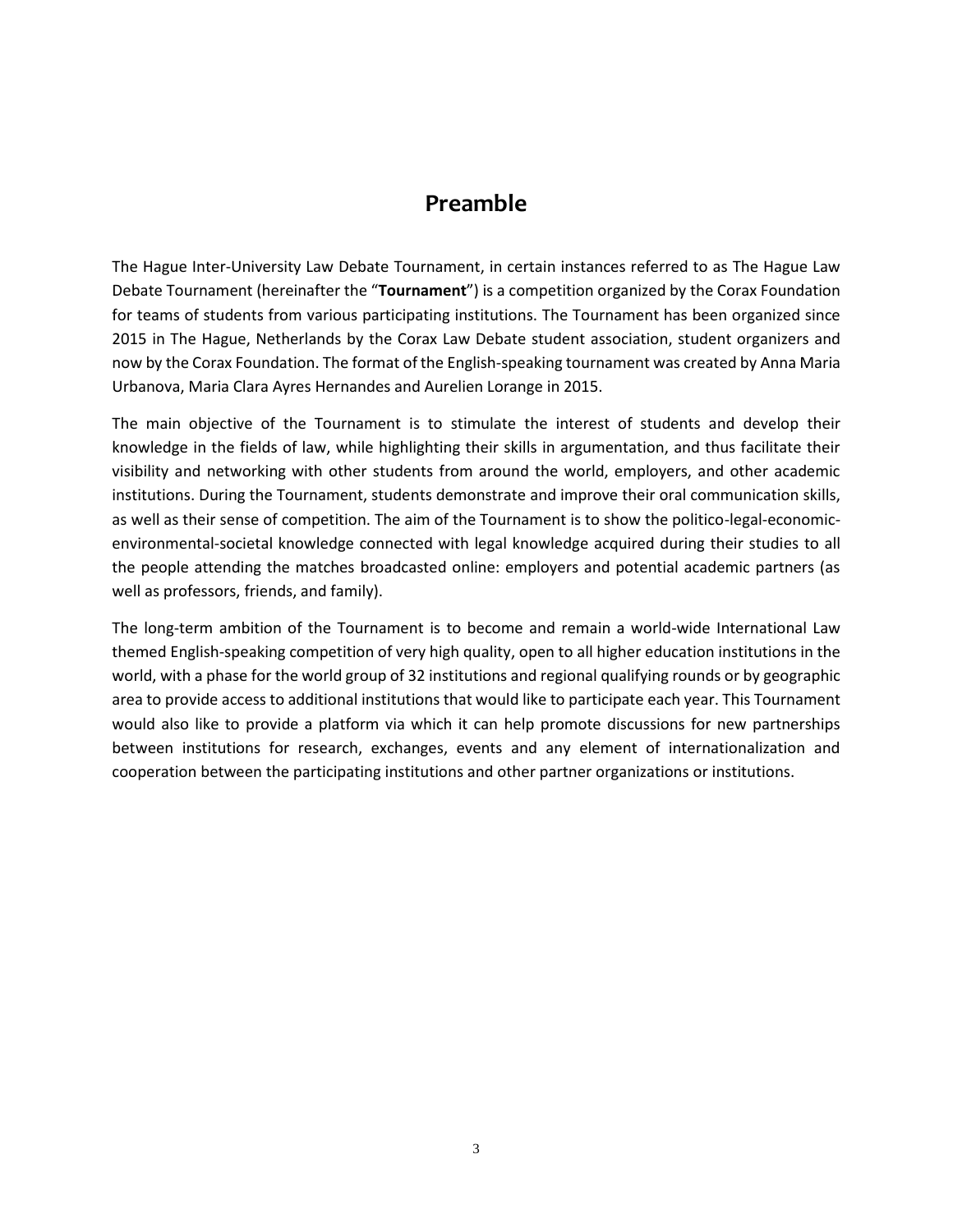## **1. Organization of the Tournament**

<span id="page-4-0"></span>These Rules & Regulations are applicable for the  $6<sup>th</sup>$  edition of The Hague Inter-University Law Debate Tournament. The rules and regulations are reviewed annually and may be subject to change in the future editions.

#### <span id="page-4-1"></span>**1.1 Materials**

All materials developed by the founders of the Tournament and then by Corax Foundation for the Tournament, including, without limitation, the official Rules & Regulations (current or past editions) are the sole property of Corax Foundation. These materials may not be reproduced for any purpose other than to participate or to administrate the Tournament without the express and prior written consent of the Directors. In addition, all recordings and potential written submissions become the sole property of the Corax Foundation and may not be republished without its express consent.

#### <span id="page-4-2"></span>**1.2 Organization of the Tournament**

The Tournament is an annual competition that begins in March and ends in June of each year. Each edition is preceded by competitions or myriad of internal selections specific to each institution registered to participate. Institutions are free to choose the method of selecting the team of students representing their institution. may choose to apply for an internal tournament license.

In 2022 the competition can be:

- internal (licensed) tournaments for the purposes of selection of representing team
- Tournament, representing the final stage of the competition (including Group-phase Rounds and Elimination Rounds).

All duly registered teams will be eligible to compete in the Tournament ed. 2022, subject to the 32 available participation spots.

#### <span id="page-4-3"></span>**1.3 Organizers**

The coordination and organization of the Tournament is the responsibility of the Corax Foundation. The Corax Foundation has delegated the conduct of the Tournament to appointed Directors and the Organizing Team of which the Directors are part of. The Organizing Team comprises volunteers (both professionals and students) and has the mandate for the management and promotion of the Tournament at inter-university level, with the help of partners of the Foundation.

The appointed Directors of the Tournament are:

- Aurelien Lorange
- Anna Maria Urbanova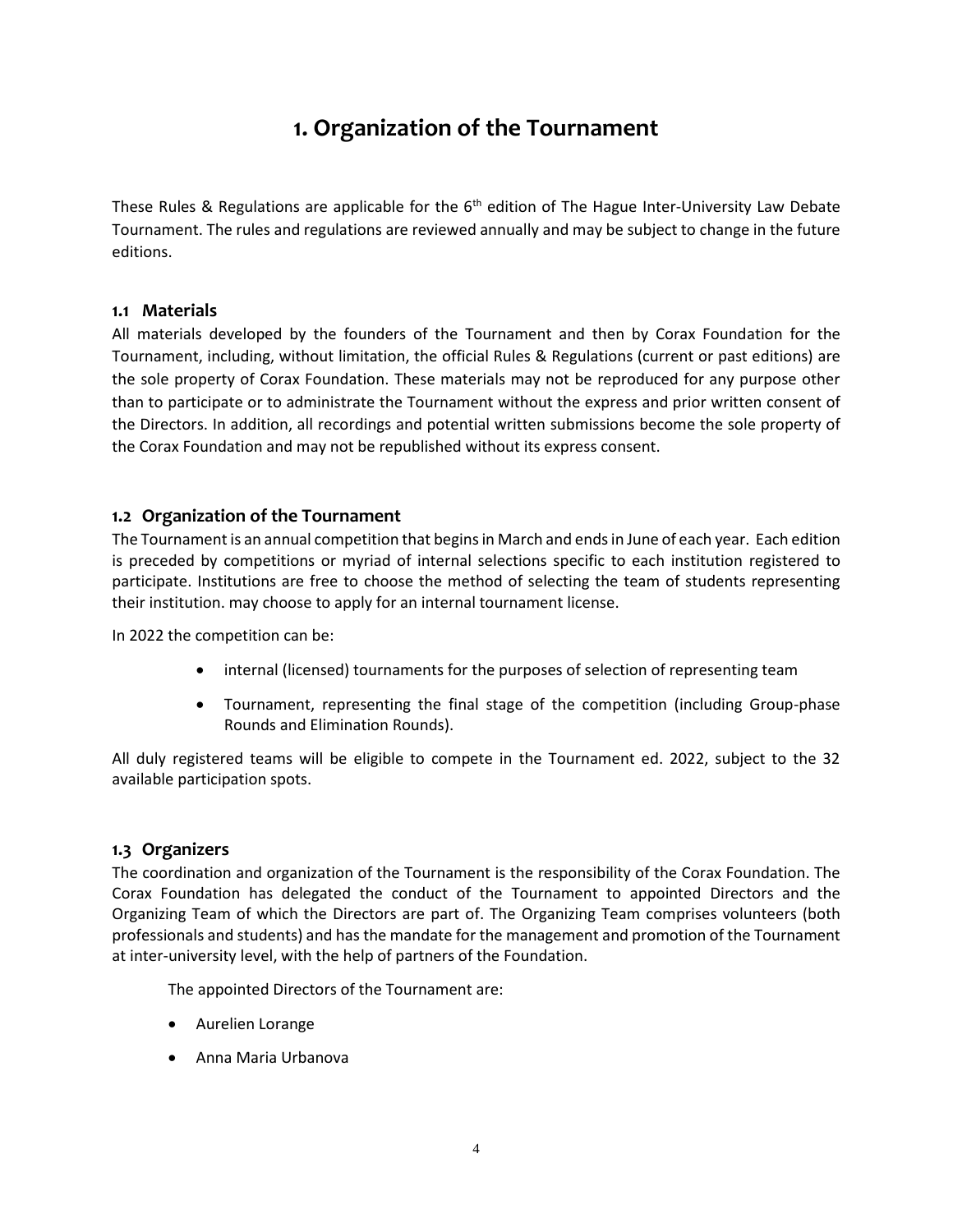#### <span id="page-5-0"></span>**1.4 Student Organizers**

Student organizers have a volunteer or intern status, depending on the onboarding. They are recruited through a call for applications from the Corax Foundation on the Foundation's website or LinkedIn.

If they are students in the participating institutions, after having participated in 2 editions of the Tournament, the student organizer may apply to become a member of the Supervisory Committee replacing another member.

#### <span id="page-5-1"></span>**1.5 Supporters and Sponsors**

The Tournament is organized with the support of professionals, scholars as well as that of student organizers.

The current list of Tournament's sponsors is available on the official website of the Corax Foundation.

#### <span id="page-5-2"></span>**1.6 Venue**

In the ed. 2020 the Tournament transitioned into a virtual environment, with ed. 2021 being the 1st fully virtual edition.

For the purposes of the Tournament, platforms such as Cisco Webex or Zoom are used throughout the rounds.

#### <span id="page-5-3"></span>**1.7 Language and Form**

The official language of the competition is English. All documents, communications and all communication elements must be produced and presented in English.

The Tournament consists solely of oral debate rounds.

#### <span id="page-5-4"></span>**1.8 Privacy and Data Protection**

The Tournament is an educational four-months-long event, encompassing multiple time zones, that takes place in a fully virtual environment. As such, a certain level of personal data collection is necessary.

Current Privacy Policy is available on the official website of the Corax Foundation.

In the event of concerns or questions about the way the data collection or use please contact the Organizing Team via the form available on the official website of the Corax Foundation.

#### <span id="page-5-5"></span>**1.9 Supervisory Committee**

The Supervisory Committee shall oversee the continued integrity of organization of the Tournament, the quality of the selected themes, disputes relating to a potential injustice from the side of the jury and shall provide advice in relation to the growth of the Tournament. Decisions of the Supervisory Committee are nonbinding with the exception of one situation explained further in this document.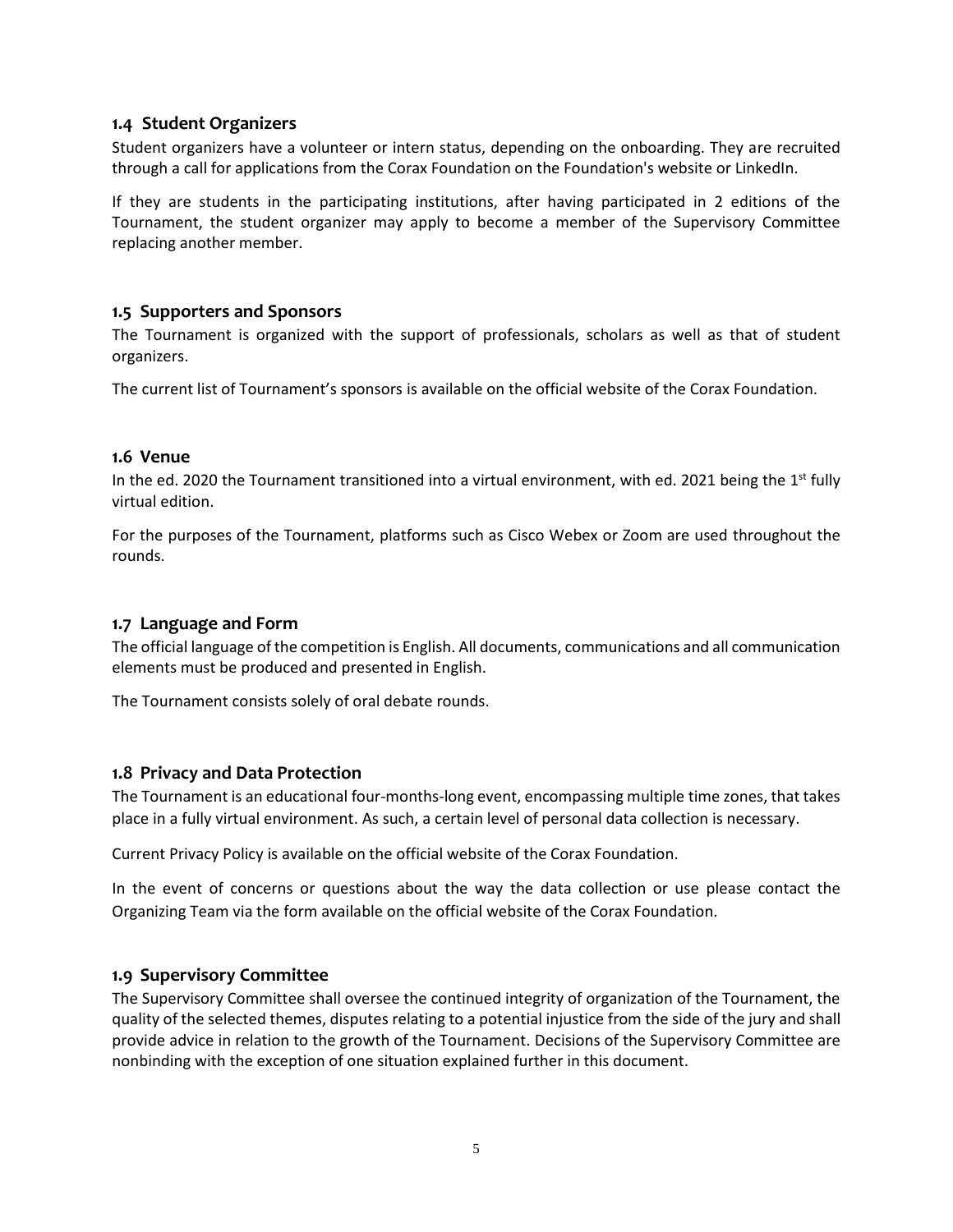Every year, the Organizing Team invites the participating institutions after their first participation in the Tournament to propose the name of a person who becomes a member of the committee. The members of the Supervisory Committee may also invite those who have already organized two editions of the Tournament, if the number of members so permits, to become a member of the committee.

The Supervisory Committee of The Hague Inter-University Law Debate Tournament is thus made up of (i) representatives of the institutions which have already participated in the competition once and of (ii) past student organizers or individuals that have already participated at least twice in the organization of the competition.

Current students of the eligible institutions cannot be nominated to the Supervisory Committee.

There shall be no less than 3, and no more than 12 members in 2023, including the Chairperson. As sustainable growth of the competition and uniformity between each edition of the Tournament is in the interest of the Corax Foundation and the Tournament's founders, the Chairperson must be nominated by the Corax Foundation.

Two seats shall be reserved for the representatives of (i) The Hague University of Applied Sciences (Netherlands) and (ii) Dom Helder Law School (Brazil) as those were the first official participants in The Hague Inter-University Law Debate Tournament. Should these universities not nominate their representative for two consecutive years, their seat shall be considered as forfeited.

Each committee member may hold their position for a maximum of one year. Eligible institutions may renominate their representative and the Chairperson of the Supervisory Committee may reelect the individual. This, however, is not guaranteed. Should a member leave their seat, they will not be replaced until the next annual selection round.

Members of the Supervisory Committee for the ed. 2023 shall be chosen after completion of the ed. 2022 from the nominated individuals by the Chairperson.

Committee members shall discuss the agenda and format of the Tournament should the allowed number of participating institutions exceed 32. The Tournament is predicted to gradually transform into a format incorporating regional qualifying rounds.

Each resolution passed by the Supervisory Committee requires a minimum of 60% of the votes of all committee members present to vote. The Chairperson of the Supervisory Committee has the power of decision-making veto.

#### <span id="page-6-0"></span>**1.10 Amendments to the Rules & Regulations**

The Organizing Team reserves the right to amend the Rules & Regulation should the situation so require. Any amendments may be subject to the review of the Supervisory Committee.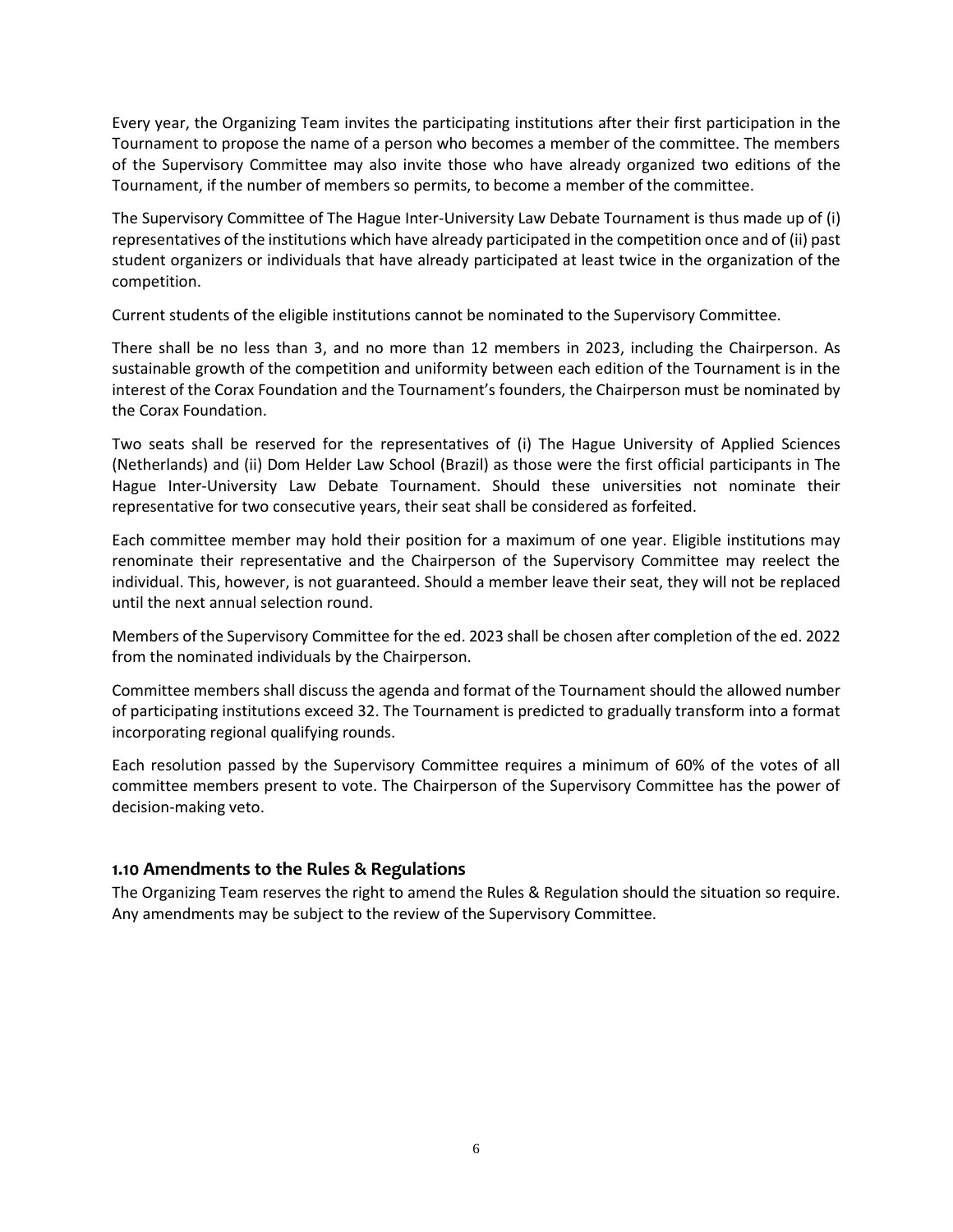## **2. Registration, Participation and Eligibility**

#### <span id="page-7-1"></span><span id="page-7-0"></span>**2.1 Team Eligibility**

For a team to be eligible to participate in the Tournament, each participating institution must:

- submit Registration Form no. 1 formally registering the institution as participant in the Tournament ed. 2022 and thus reserving a spot for the team
- submit Registration Form no. 2 formally nominating students (min. 2, max. 3) to represent the institution in the Tournament

Such registration must be completed no later than by 15 February 2022. However, as in the ed. 2022 the Tournament allows only a limited number of participating institutions, the Registration Form no. 1 may be closed due to full capacity. Should a spot become available prior to the start of the competition, the Organizing Team will publish an update on social media with further information.

Every institution or law school may nominate one team only, regardless of the number of faculties or departments within. The number of participating teams is equivalent to the number of participating institutions. Exemption may apply in the event of a written confirmation by the Directors of the Tournament.

Should it not be possible to ensure that a team, due to serious external or internal reasons related to the participants, will be given a fair and equal chance in participating in the competition, the organisation may consider temporary suspension for the duration of one edition.

The available spots will be given to the institutions that have filled both forms prior to the registration deadline or prior to the exhaustion of the available spots, whichever comes first.

All registration steps must be completed, otherwise the team might be unable to participate in the Tournament. After the completion of the registration process, Organizing Team will publish, before the start of the Tournament, the complete list of participating institutions on social networks and on the official website of the Corax Foundation.

An invitation to participate in the Tournament, extended by the Organizing Team, does not guarantee a spot in the Tournament.

#### <span id="page-7-2"></span>**2.2 Team Members**

All students, who meet the following criteria, are eligible to participate and be nominated by the participating university or law school before the deadline announced by the Organizing Team:

- Student must be enrolled in the institution represented throughout their participation in the Tournament.
- Student must be registered in a law program or in a program that includes law as part of its primary curriculum.
- Student must not have participated in the prior editions of the Tournament.
- Student may not be part of the Organizing Team as a student organizer.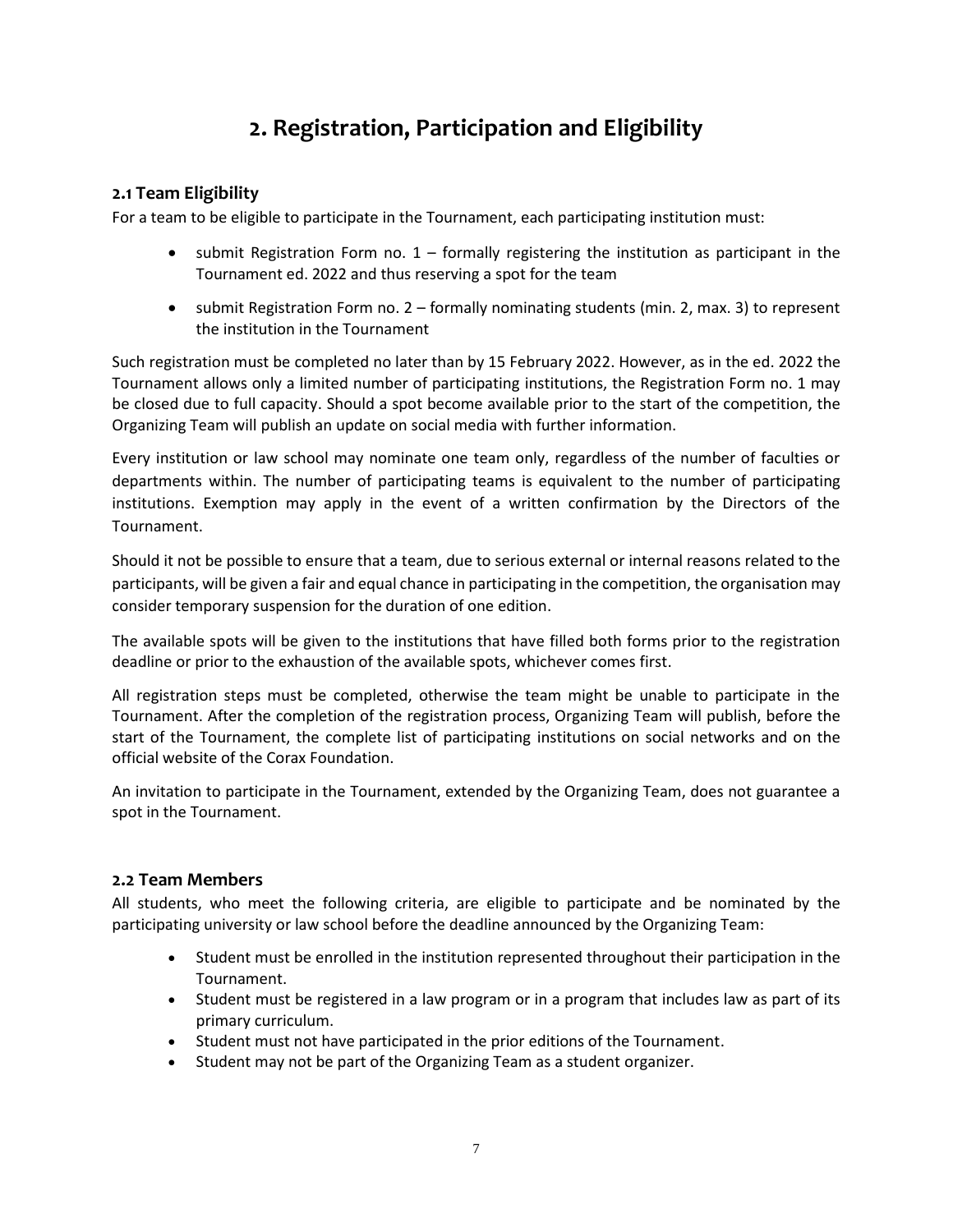Teams may not include former students or former participants other than in the capacity of a coach or in the capacity of a second coach.

#### <span id="page-8-0"></span>**2.3 Team Selection and Number of Participating Teams**

Each participating institute is free to choose their own method of internal selection, so long as it results in a team of 2 to 3 students eligible to participate in the Tournament.

Teams must be made up of a minimum of two and a maximum of three students. Delegation of roles within the team is left to the discretion of the teams. Speaking positions cannot be shared and all team members should participate in the debate.

Regarding the internal selection of each participating institution, and because each institution may have a different selection system, each institution can decide the number of students participating in the internal phase per team. At the end of the internal process, the institution will nominate two or three students for the Inter-University Tournament.

To have the widest possible choice, it is encouraged to ask all students enrolled in a higher education program to apply before selection takes place.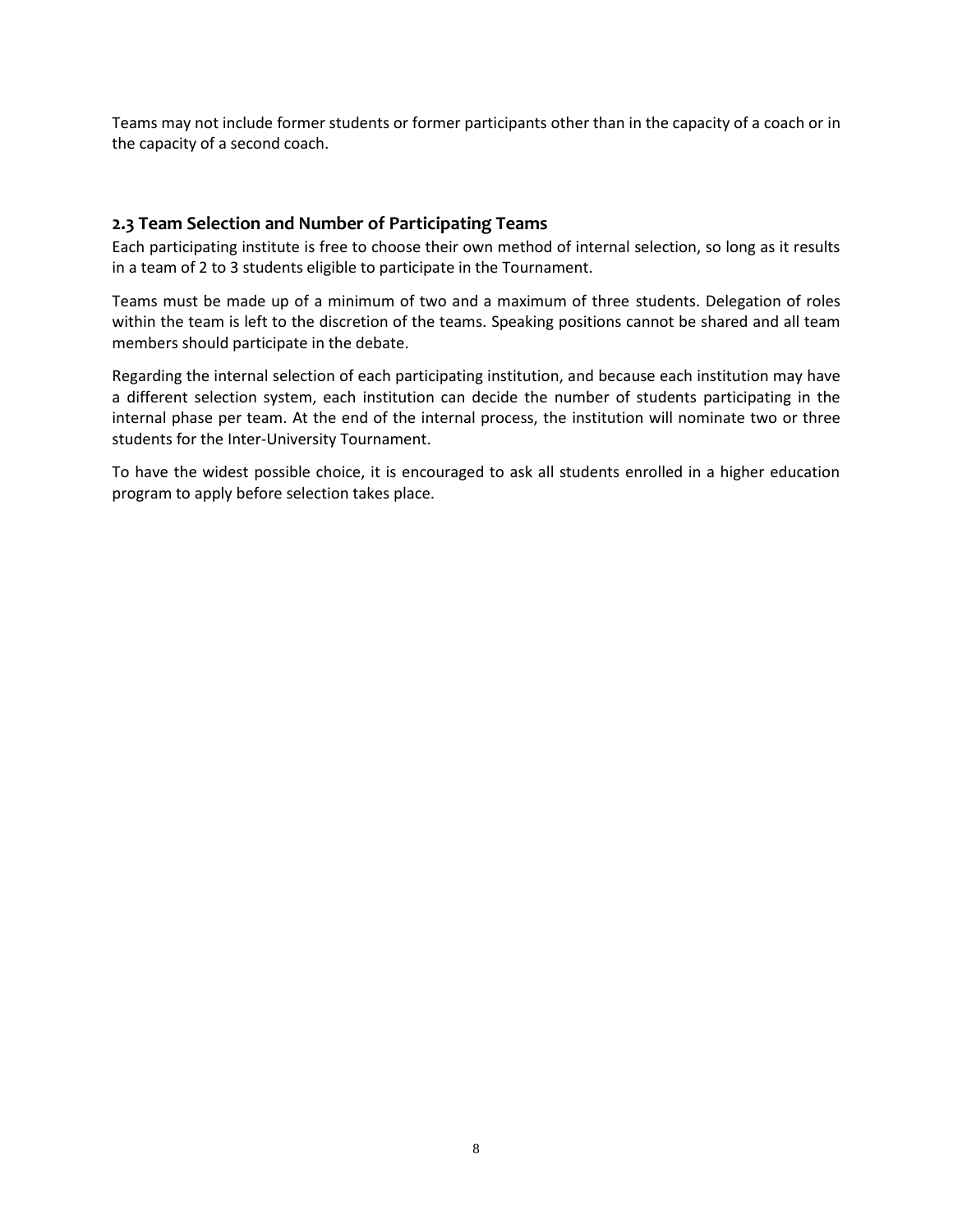## **3. Format of the Tournament**

#### <span id="page-9-1"></span><span id="page-9-0"></span>**3.1 General**

The Tournament comprises several debate rounds structured in 2 stages:

- group phase, and
- elimination phase.

Based on the epidemiological situation, majority if not all matches take place online via video conference. All official matches are livestreamed and then published. Participants have been informed well in advance about this aspect.

Each match day is held at least 14 days after the previous one. The reason is to give sufficient time available for the announcement of the results of the previous match day and to inform the teams of the subject of the next match. The subjects (debate statements) are announced minimum 10 calendar days before each match. An updated scoreboard will be published for all participants and the public after each complete round with all results (which can be shared on social media, sites, and intranet).

#### <span id="page-9-2"></span>**3.2 Group Phase & Elimination Phase**

During the group phase, each match won is rewarded with 3 points. Each match with a tie score is awarded 1 point for each team. Each lost match is rewarded with 0 points. Only the top two teams can advance to the next round after the group stage. Teams with an equal total score, to determine which team advances to the next round, here are the elements to be considered successively:

- the greatest number of points;
- if there is a tie, the highest total score of each team for all matches played in the group, accumulation of all the scores given by each judge for each match;
- if there is still a tie, the winner of each direct match that has taken place between the teams which have a tie during the group stage, meaning only the matches between the teams concerned by the tie;
- if there is still a tie, the organizers to draw lots between the two teams are in perfect tie.

After 3-4 rounds of matches (depending on the size of the group) the eligible teams proceed into elimination phase. In this stage, the team with higher score proceeds into the next round, starting with 1/8 finals.

#### <span id="page-9-3"></span>**3.3 Post-Elimination Standing Matches**

Post-elimination standings matches may be proposed and organized by the Organizing Team in addition to the Final and the Match for the 3<sup>rd</sup> place.

#### <span id="page-9-4"></span>**3.4 Non-Participation Rule**

In the event of notification of non-participation (no less than 7 calendar days before the match):

If a team decides to no longer participate in the Tournament and informs the organizers at least one week before the match in the eliminatory phase, it will be possible for the organizers to propose to the team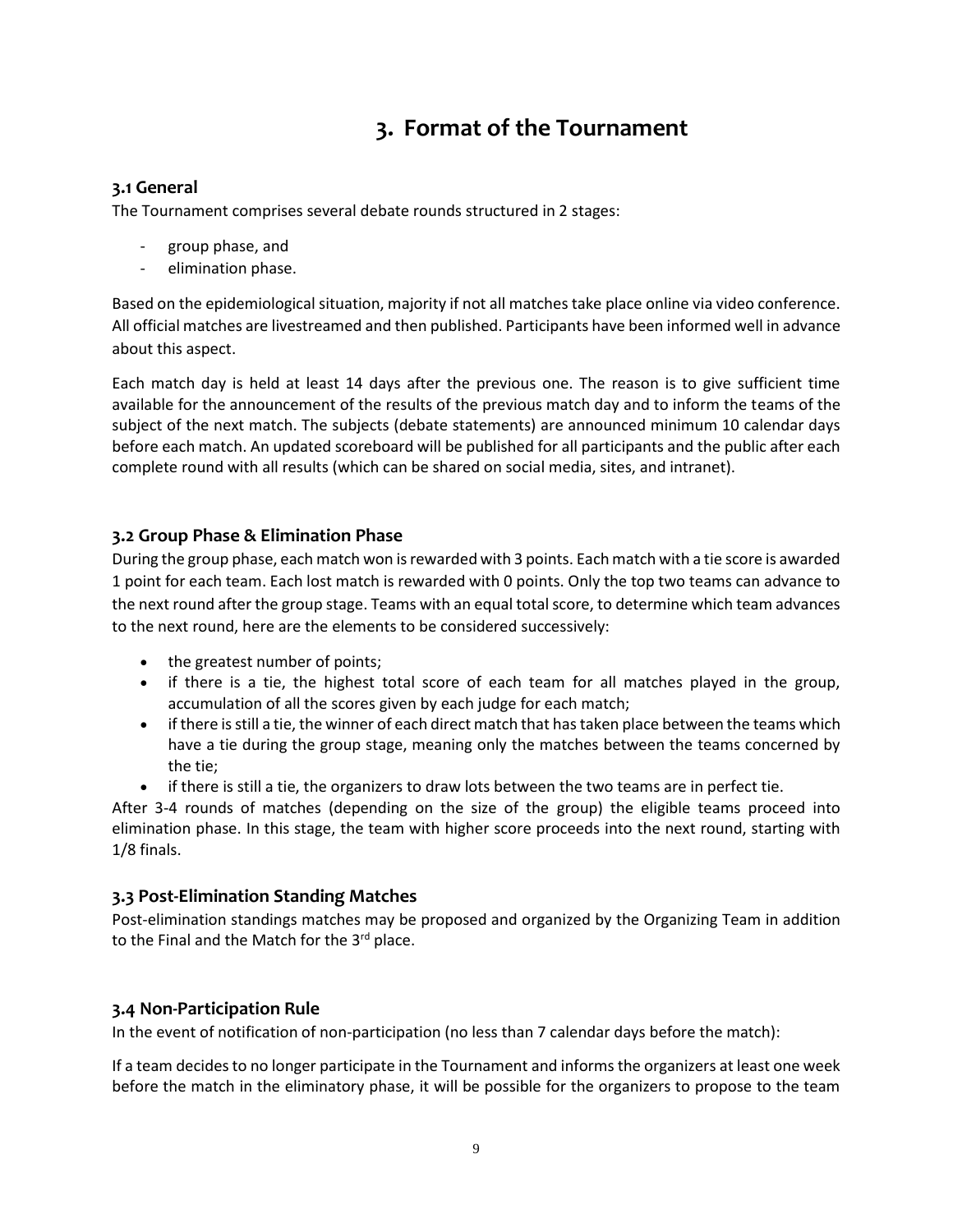that has been defeated in the following round for the qualification, by the withdrawing team, to participate in the remainder of the Tournament, in place of this same team.

Should a team withdraw from the Tournament, the other team shall:

- be awarded the average score of their prior matches should a reshuffle of the matches be impossible (in the group phase), or
- directly proceed to the next stage should a replacement team be unavailable (in the elimination phase).

Should a team withdraw from the match, it shall receive 0 in terms of available points and the other team shall:

- be awarded the average score of their other matches that took place (in the group phase), or
- directly proceed to the next stage should a replacement team be unavailable (in the elimination phase).

#### <span id="page-10-0"></span>**3.5 Teams Representing Past Winners**

The team representing the winning institution of the previous edition is Seeded Number 1 in the following edition of the Tournament. The edition representing the finalist institution of the previous edition of the Tournament is Seeded Number 2 of the following edition of the Tournament.

The Seeded Number 1 and the Seeded Number 2 cannot be in the same part of the draw during the group phase to avoid that the two teams meet before the 1/4 Finals and to have balanced qualifying chances for the other teams in the same part of the table at least until the 1/4 Finals.

Thus, the Seeded Number 1 can be placed in one of the following groups: 1, 2, 3 or 4 and the Seeded Number 2 can be placed in one of the following groups: 5, 6, 7 or 8.

#### <span id="page-10-1"></span>**3.6 Match & Debate Statements' Allocation**

During the Tournament, following the format of matches mentioned in this document and depending on the number of participating institutions, the allocation of participating teams in groups for the group phase takes place by drawing lots and is generated by an application, generation of results at random or by a person not working or not affiliated with any of the participating institutions. Should a team withdraw, be suspended from participation, or fail to nominate its members, the Organizing Team may reshuffle the already generated groups to accommodate the tournament format and ensure that every group has at least 3 teams.

The assignment of topics is also done by drawing lots. The order of matches is based on the allocation of groups. The table of the matches of the Tournament, the general themes of the Tournament and the dates of the matches are communicated mid-February (the dates and times of the matches are discussed with each team before becoming final).

#### <span id="page-10-2"></span>**3.7 Use of Materials**

Each team has complete freedom to use the materials of their choice during the preparation of the competition matches.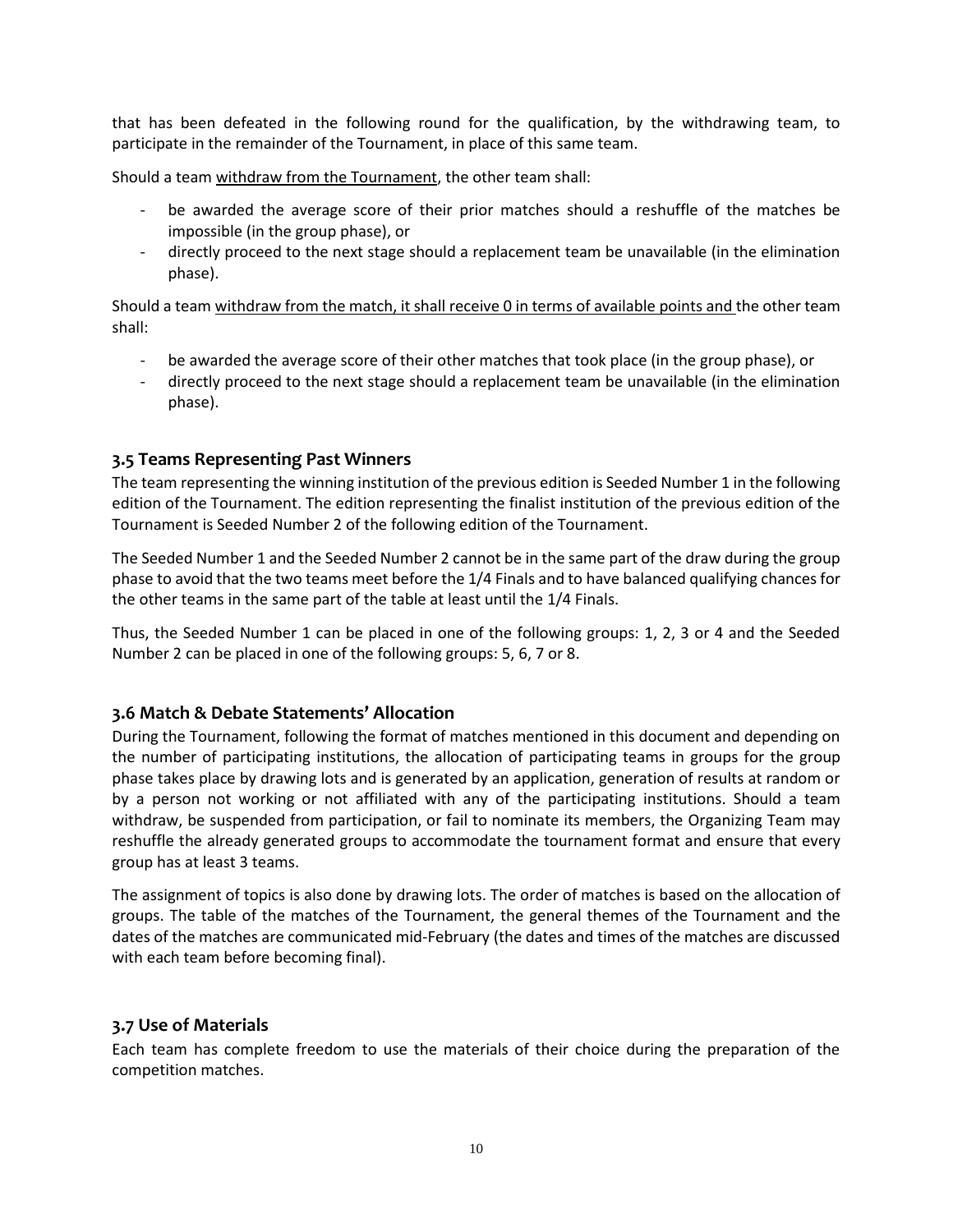During matches, only non-electronic media are permitted for use by members of the participating team. Reading on the screen of the computer or tablet is not forbidden, but the judges may decide to penalize overt reading with a penalty of -5 points each (i.e. a maximum of -15 points).

#### <span id="page-11-0"></span>**3.8 Format of the Match**

Each team has a total of 10 minutes of speaking time, with a specific time window for each of the 4 speaking positions. Teams are free to decide the order of speakers.

In the beginning of the match, each team can use a maximum of 4 minutes for their opening statement. Following the two opening statements (order being: (i) team in favor, (ii) team against), the (adversarial) debate of the match may begin with 6 additional minutes allocated to each team during the debate.

- The first intervention of each team lasts 2 minutes for the first rebuttal.
- The second intervention of each team lasts 2 minutes for the second rebuttal.
- The third intervention of each team lasts 2 minutes to summarize and conclude the team's argument. It is not allowed to introduce new questions or arguments during this third intervention.

|              | <b>Opening Statements</b>                                      | <b>Rebuttals</b>                       |             | <b>Conclusion</b>                                                                                  |
|--------------|----------------------------------------------------------------|----------------------------------------|-------------|----------------------------------------------------------------------------------------------------|
|              |                                                                |                                        |             | The team will have 4 1st speaker has $2 \mid 2^{\omega}$ speaker has 2 3rd speaker has 2           |
| Team         | minutes to conduct   minutes to present   minutes for rebuttal |                                        |             | minutes for rebuttal                                                                               |
| $\mathbf{A}$ | the "pro" opening arguments and start and to introduce         |                                        |             | and summarize the                                                                                  |
|              | statements.                                                    | rebuttal.                              | new points. | arguments.                                                                                         |
|              |                                                                |                                        |             | The team will have 4   1st speaker has $2 \mid 2^{\omega}$ speaker has $2 \mid 3$ rd speaker has 2 |
| Team         | minutes to conduct   minutes to present   minutes for rebuttal |                                        |             | minutes for rebuttal                                                                               |
| B            | the "con"<br>opening                                           | arguments and start   and to introduce |             | and to summarize the                                                                               |
|              | statements.                                                    | rebuttal.                              | new points. | arguments.                                                                                         |

#### <span id="page-11-1"></span>**3.9 The Final Match**

Should the Organizing Team and the Supervisory Committee not reach a decision where a Final (and Semi-Finals) should be held in person, this part of the Tournament will take place online as well. If the conditions for the organization of the match with the presence of the finalist teams in person are satisfactory, the final match can take place in The Hague, Netherlands or in the building of one of the other participating institutions which has a representative on the competition Supervision Committee. Participating teams will be notified of this change no later than on April 2022.

If the Final Match takes place online, it will be symbolically and virtually held at the location of the institution of the team which won the previous edition of the Tournament. The other institutions are competing online to enter virtually the final and virtually win the trophy. The winning team wins the possibility of being a virtual host (on top of physical event in the Hague should the situation allow its organization) of the next final of the following edition, both symbolically and virtually.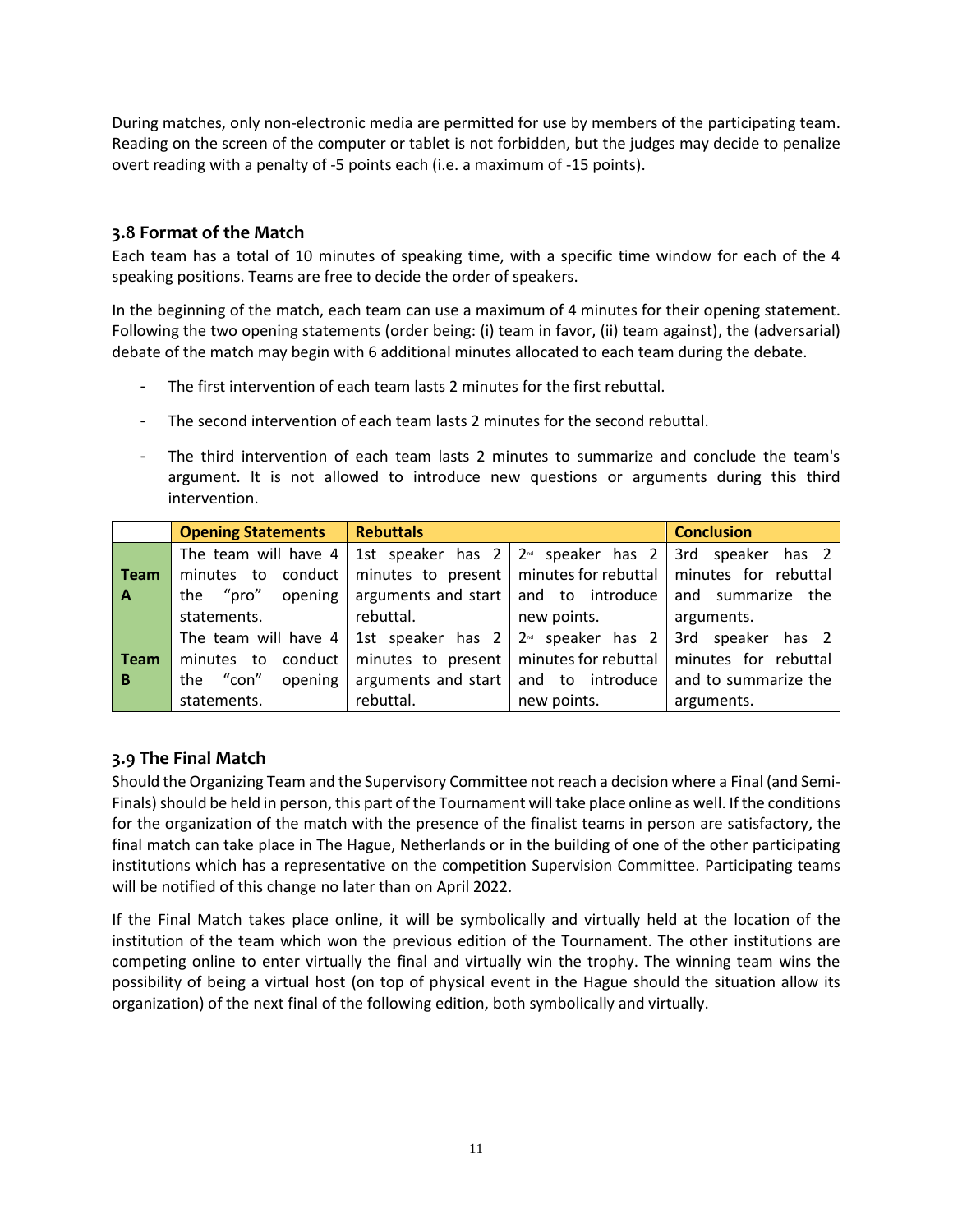#### <span id="page-12-0"></span>**3.10 Themes and Debate Statements**

During the opening ceremony the Organizing Team shall announce general themes of the Tournament. These themes shall be the themes of the match rounds, in the order of their announcement. Each match will be assigned a unique debate statement that falls under the announced theme of the round.

The debate statements shall be announced no less than 10 calendar days prior to the date of the match.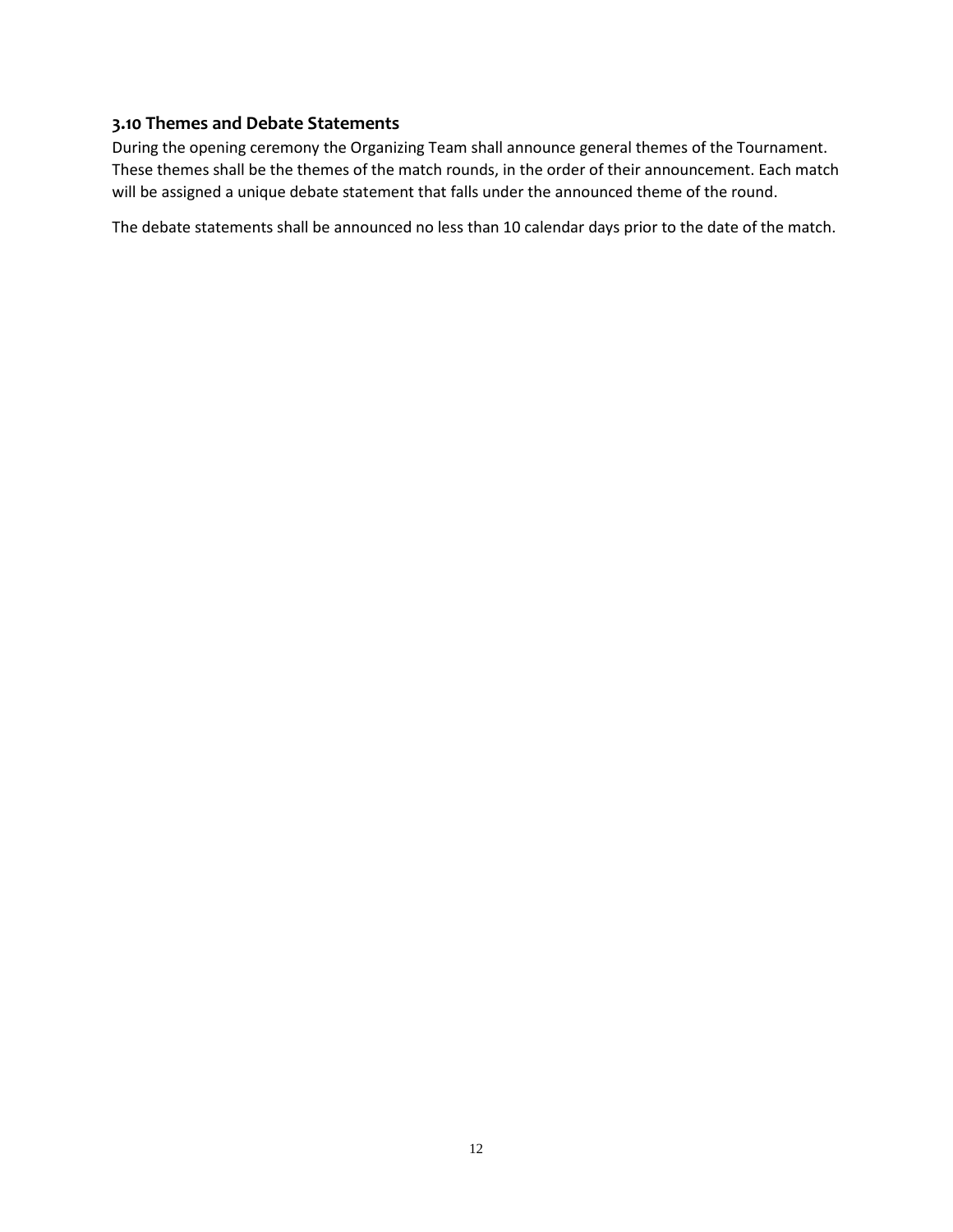## **4. Evaluation & Scoring**

#### <span id="page-13-1"></span><span id="page-13-0"></span>**4.1 Criteria of Evaluation**

Several elements will be considered for the appreciation of the performance of each match, among them: eloquence, accuracy of knowledge (facts, dates, data and theories), persuasion, answers to questions, presentation, presence and demeanor.

Matches are organized to assess each team's oral argument but also their creativity and anticipation of the opposing team's arguments.

Participants should remember that the Tournament is a debate competition. For this reason, a perfect argument does not mean a good performance if it is not well presented. Likewise, eloquence based on weak arguments cannot be a good performance.

Reading while speaking is not forbidden, however, points penalty in the judges' scoring sheet may occur. The deduction for reading is decided at the discretion of the judges.

#### <span id="page-13-2"></span>**4.2 Scoring Sheet**

To compare results between matches and throughout the competition, a rating and scoring system is established to evaluate teams during each match. This system is based on a scoring sheet.

The maximum total score for each team is 300 points, maximum 100 points by each of the three judges. The scores determine the winning team of each match to follow up on the addition of the scores given by each judge of a match. The scores awarded by the judges may be used to determine the best teams at the end of the group stage in the situation of a tie between two teams with the same number of points in the standings.

During the Final and the Match for the  $3^{rd}$  Place, the number of judges may increase to an uneven number of judges (for example, 7, 9 or 11). Therefore, for these two matches, the maximum score of each team depends on the number of judges.

#### <span id="page-13-3"></span>**4.3 Jury**

The jury for each match shall be made up of professionals from a participating institution (professors, lecturers), PhD students and external professionals in the faculty network of the participating institutions or qualified alumni. For a match, the judges cannot be alumni or lecturers in the same institution as either of the participating teams, nor shall they have a same country affiliation as either of the two institutions.

The judges cannot judge a match if they have the nationality of the country where either of the institutions of the teams in a match are located.

The jury for a match shall have no more and no less than 3 members, except for the Ranking Matches, Semifinals and Final Match where more judges can be called on to evaluate the teams (so long as the amount of judges is uneven). Members of the jury can be selected and contacted by the Organizing Team, proposed by the participating institutions, the Supervisory Committee, or volunteer their time themselves.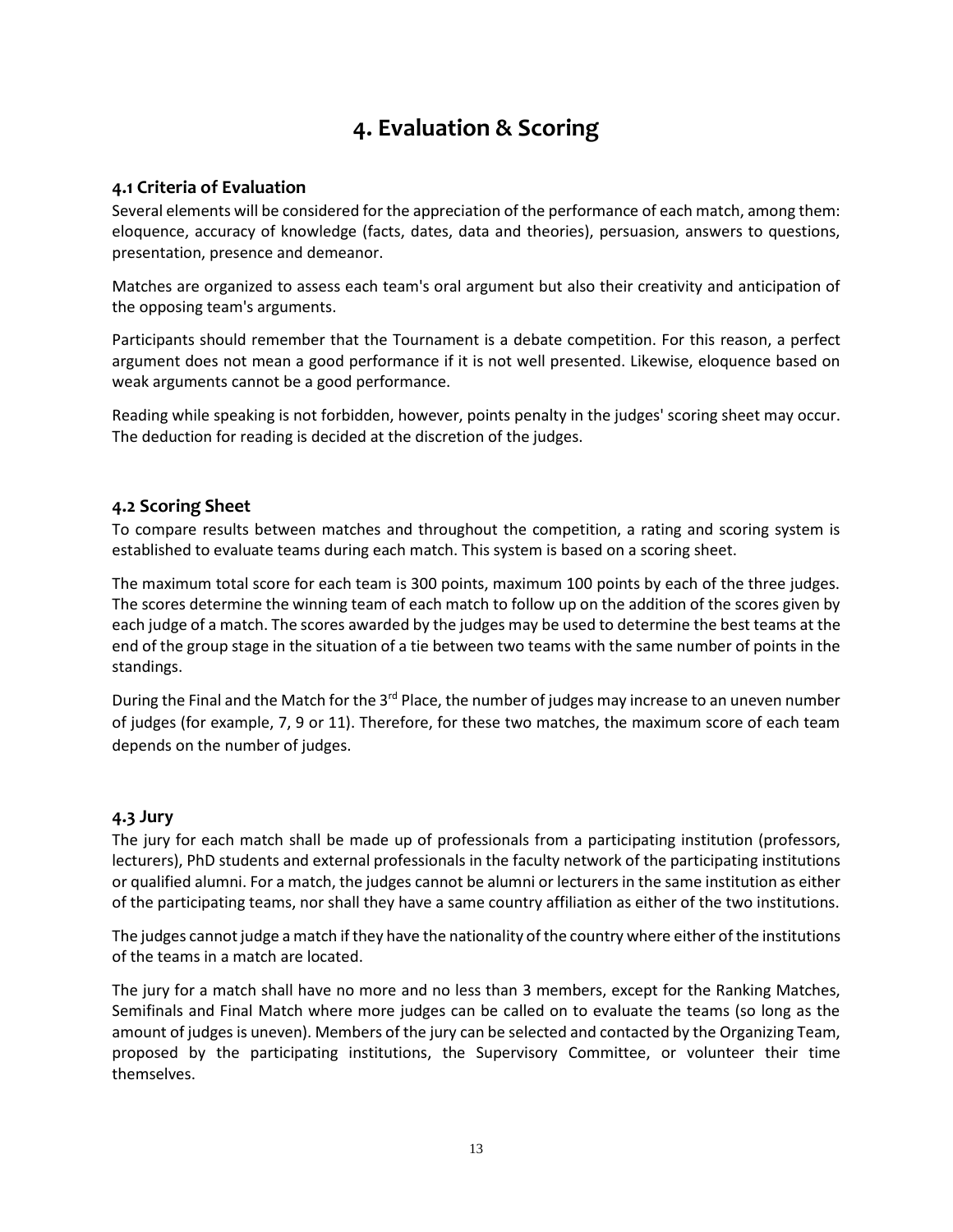The criteria for evaluating the performance of the teams during the match by the members of the jury are those listed in the scoring sheet.

#### <span id="page-14-0"></span>**4.4 Evaluation Time**

As the jury members and participating teams are likely to be in a different time zone, judges have between 1 to 2 business days, depending on the day the match was scheduled, to submit the relevant scoring sheets. The Organizing Team will provide further details to all participants.

#### <span id="page-14-1"></span>**4.5 Sanctions**

Teams whose members break these Rules & Regulations, or that conduct themselves during the Tournament with an inappropriate behavior (in communication with organizers, during accompanying events or during the match(es)) may be disqualified. Such teams will be given written notice to correct their actions prior to disqualification being enforced.

Participating teams whose members, in the opinion of the Supervisory Committee or the Organizing Team, act in a way that would cause them or the Tournament to lose its good reputation, may be disqualified. Such teams will be given written notice to correct their actions prior to disqualification being enforced.

#### <span id="page-14-2"></span>**4.6 Throwing the Match**

Failure to be present during the match or to arrive on time (maximum 15 minutes after the host has called the match) may result in the match being thrown. Team that threw the match may apply for an exemption and request that the match be rescheduled. Should the reason be deemed as a valid one by the Organizing Team, the match may be rescheduled at a later time. The Organizing Team may refer to the Supervisory Committee for advice. Should the match be rescheduled, the team that threw the match may have to bear the burden of accommodating (date & time) the team that was present to ensure that the match takes place.

At least two members of each team must be present for a match to take place, to not declare the defeat for the team without two or more members present and victory for the team with at least two members.

If there is a reasonable justification that is well presented to the Organizing Team, the team in question may be excused from being absent from the match without costing it the team's spot for the rest of the Tournament. This justification must be presented at least 4 working days prior to the match.

Any team that wins a match without having played the match in the group phase gets the score out of 300 for that match that is equal to the average score obtained in all matches played by the team in the group phase.

The team that loses a game without having played it receives zero points. Any team that refuses to have a match with another team for extra sporting reasons is disqualified from the entire competition.

The contest is a competition where everyone agrees to meet and talk with everyone. It is also a competition that promotes friendship between students from different parts of the world and between knowledge institutes that are universities and law schools. It also offers other accompanying networking events, therefore the teams should always strive to ensure that the dialogue should always remain open.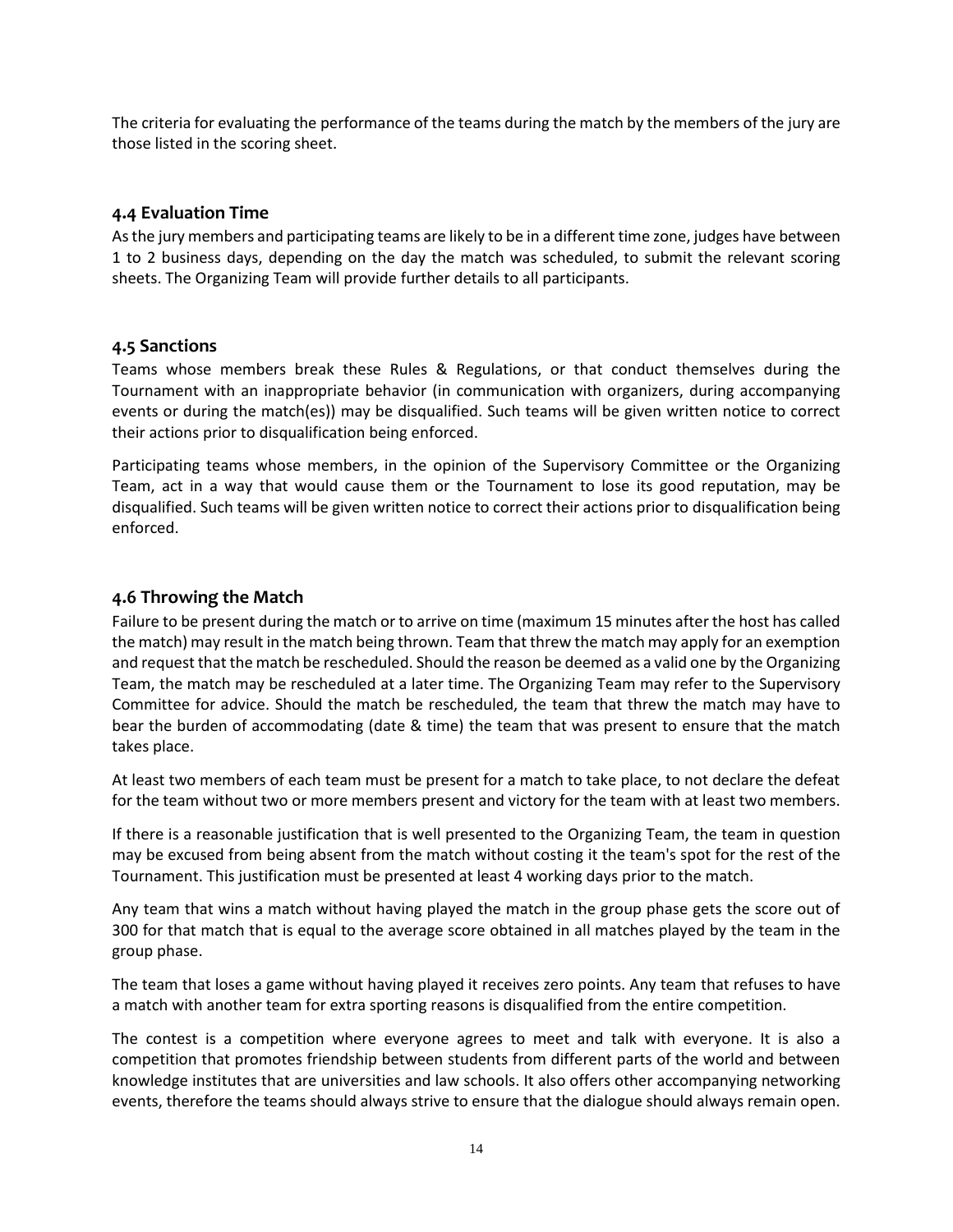#### <span id="page-15-0"></span>**4.7 Disputes and Complaints**

Judges have full authority, independence, and sovereignty in their decisions of point allocation during each match. Any complaint against this authority during the contest must be written with objective, clear and detailed arguments to the organizers and submitted via email [\(coraxfoundation@gmail.com](mailto:coraxfoundation@gmail.com)).

The reason for this procedure is to inform the organizers of possible difficulties during the Tournament. The organizers shall then notify the Supervisory Committee. The decision taken by the Supervisory Committee on the match in question may change solely because of obvious and exceptionally significant injustice. There is no exception to the previous sentence. Such a decision is final.

The Supervisory Committee may decide, after deliberation with the judges of the match, to authorize the return of a disqualified or eliminated team, if the number of participating teams for the following round of the competition is not sufficient.

#### <span id="page-15-1"></span>**4.8 Rules of Courtesy**

The Tournament is an event where fair play is the general spirit. Collaboration, discussion, mutual aid in a team must be paramount for the participants and in the communications between the teams, the organizers, the supervisory committee and with the judges.

#### <span id="page-15-2"></span>**4.9 Acknowledgement of the Rules**

Participating in the Tournament includes fully accepting the present rules, the framework, and the development of the organization of the Tournament.

By entering the Tournament, all participants consent to the rules contained in this document and to the authority of the Organizing Team and that of the Supervisory Committee to change the rules where necessary to maintain the spirit and continuity of the Tournament.

Participants have been informed in advance that visual recordings will be taking place throughout the competition as an integral part of the Tournament and by participating they reaffirm their understanding that photos, videos, information, and recordings of matches will be taken during the Tournament and that such images and information may be used by the organizers, participating institutes, and partners of the organization of the competition for marketing, public information and invitation needs. The participating students may request that their names be removed from such recordings.

The organizers have the right to mention the names of the Tournament participants and the materials created during, and/or in relation to the Tournament (be it debate matches or articles) without giving the right to remuneration or other benefit for the students or their institutions.

By participating in the Tournament, the participating students understand and agree that their work may be reused in part or in whole, solely for the promotion of the Tournament. Their names and date of the match as well as institution affiliation may be mentioned with the text in all use. The participants may request that their name and study year be removed from such materials.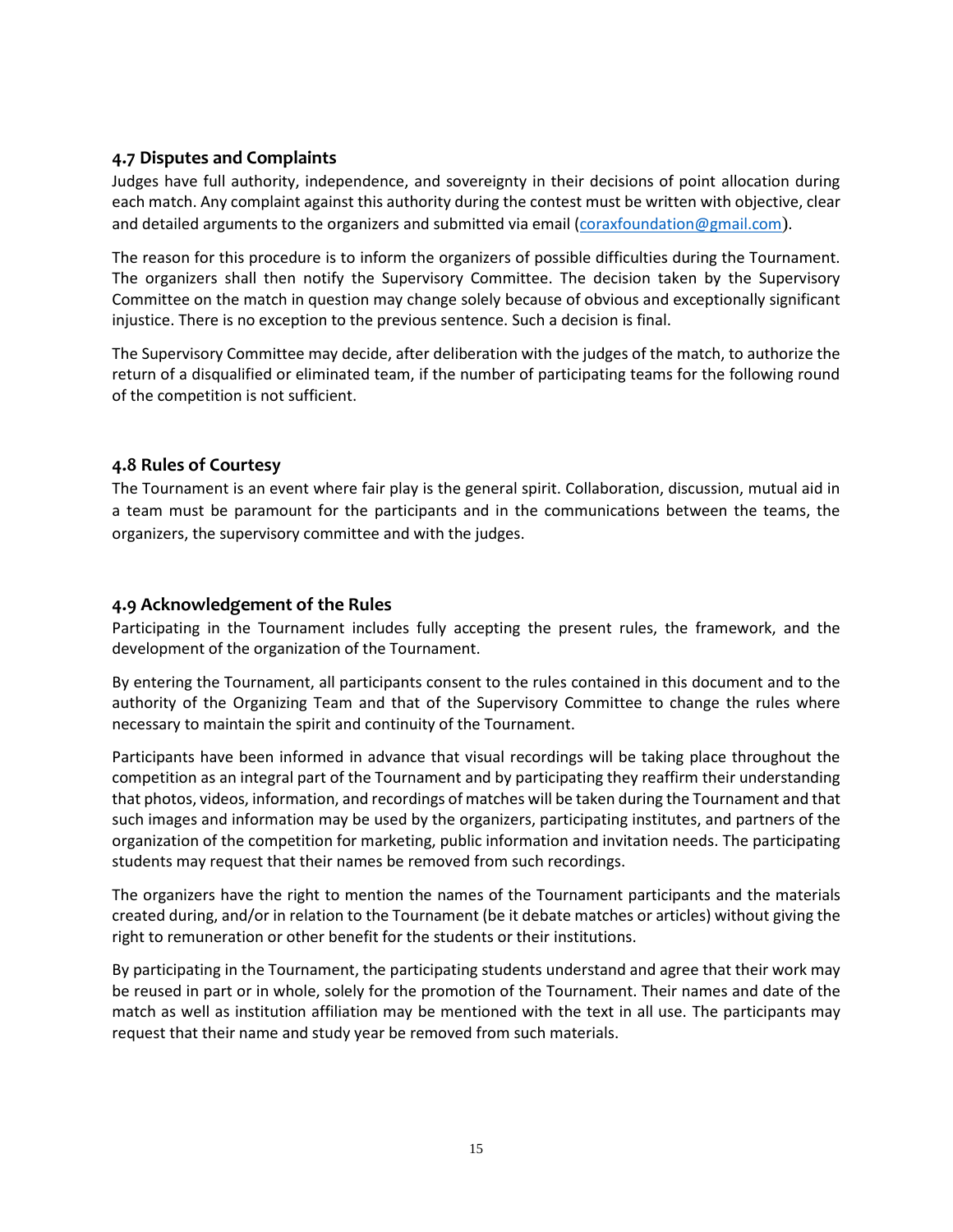## **5. Online Rounds**

#### <span id="page-16-1"></span><span id="page-16-0"></span>**5.1 Platform(s)**

Online platforms for active team participation are WebEx, Zoom, and Skype. Other platforms like Teams, Google Meets or similar can be considered. The criterion of choice for one platform rather than another is the quality of the image and the sound during the use of the platform, the access with an invitation by email or by a link with a password, the stability technique for broadcasting, recording and the possibility of broadcasting the content on YouTube (and when applicable, on Facebook Live or Twitch).

The Organizing Team shall inform the Supervisory Committee and all participating institutions of the platform or the platforms of the edition of each year. This notification shall be made before March 1.

The primary online streaming and recording platform is YouTube Live, with the Organizing Team having the option to consider similar platforms such as Facebook Live or Twitch.

#### <span id="page-16-2"></span>**5.2 Publicity of Matches**

All official matches are broadcasted and recorded on YouTube and then published via social media. The matches are public and can be shared with participating institutions, students, and partner organizations. They can be used for the advertising purposes of the participating institutions.

The Organizing Team may decide that a match should not be broadcasted publicly, with adequate justification submitted to the Supervisory Board. This could be due to technical issues (such as internet connection issues) or due to other concerns. The decision will be communicated to the affected teams.

Announcements by the Organizing Team may be made to invite students, judges, faculty members, partner organizations, guests, and the public, to view the matches. The announcements can be relayed by the faculties of the participating institutions on their own intranet, their social media accounts, websites, and similar marketing and/or communication instruments.

The public watching the match does not have the opportunity to express their opinion directly to the students during the match and in any way to influence the outcome of the match.

#### <span id="page-16-3"></span>**5.3 Technical Difficulties and Connection Issues**

After the start of the Tournament, and then once again prior to the start of the match, the participating teams will be informed in a timely manner the process of the online match, technical requirements and recommended best practices. Whilst the duration of the match is 30 minutes, it is recommended that all participants reserve 60 minutes to accommodate technical check-in and potential connectivity issues.

Where a team or a team member is experiencing technical problems prior to the start of the match, they must immediately inform the Organizing Team of the problem and the expected time it may take to resolve the issue. Where a technical problem occurs during a match, the Organizing Team shall exercise their discretion as to how to proceed. This may result in the postponement of the match.

Teams are responsible to ensure they have access to software and hardware, including a stable Internet connection, that allows them to participate in the Tournament.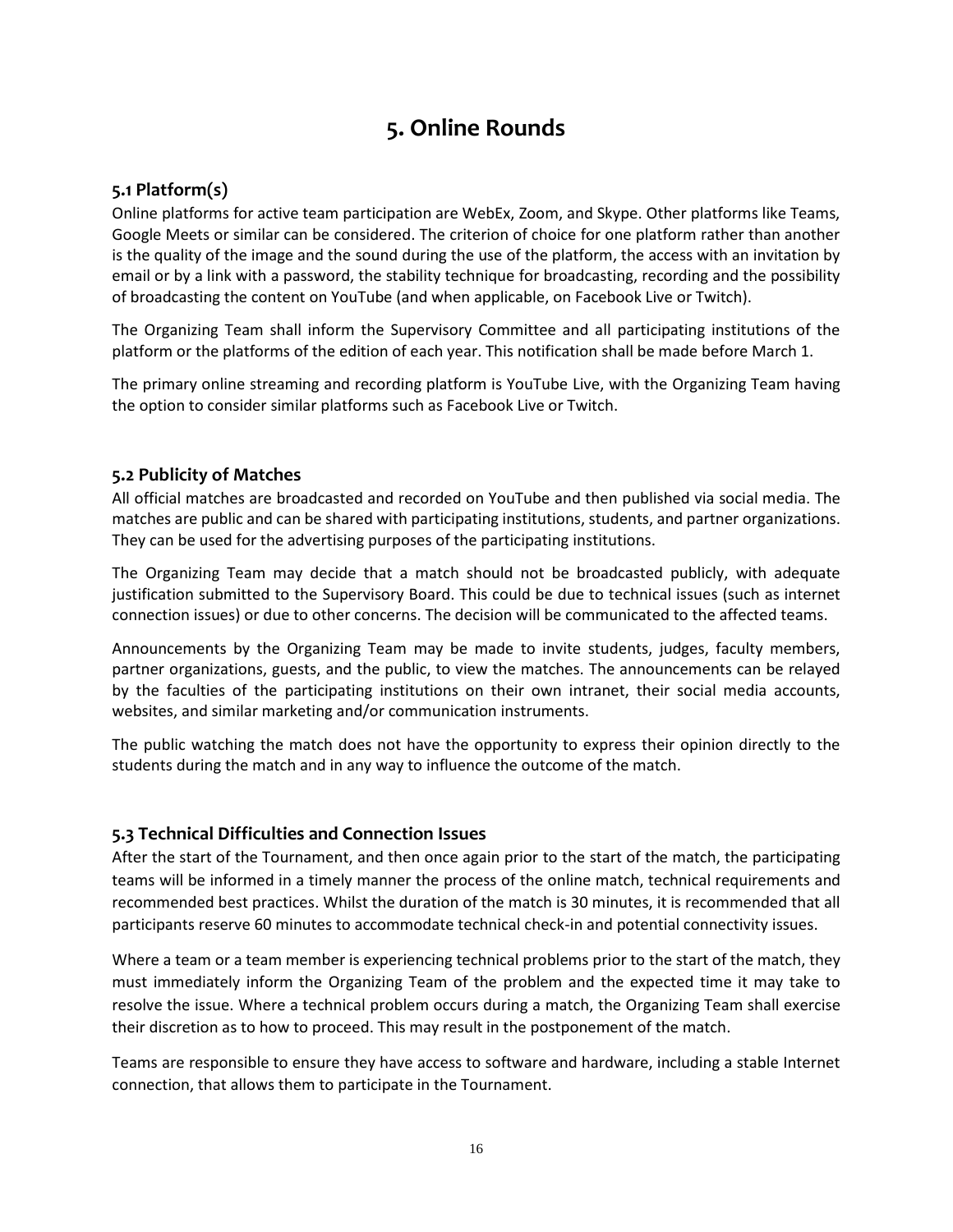## **6. Awards**

#### <span id="page-17-1"></span><span id="page-17-0"></span>**6.1 Awards**

All students participating in the Tournament, shall receive a certificate of participation in this year's edition, signed by the Directors and the Chairperson of the Supervisory Committee of the Tournament and emailed to participating institutions and available for download from the official website until the end of July 2022.

- The Finalist Team of the Tournament receives the Finalists' Trophy.
- The Winner of the Inter-University Tournament received the Winner's Trophy of the Tournament.
- The Best Oralist of the Final receives the Best Oralist of the Final's Trophy.

Additional rewards may be announced after the start of the Tournament, should the Tournament sponsors and partners wish to offer specific rewards for the participating students.

#### <span id="page-17-2"></span>**6.2 The Best Oralist's Trophy**

During the Final Match, the judges shall choose by vote the Best Oralist of the Final, from the speakers of the match. The student that receives the majority of the votes shall be declared the Best Oralist of the Final.

#### <span id="page-17-3"></span>**6.3 Academic Credits**

It is not the role of the Supervisory Committee or the Organizing Team to decide whether academic credits should be awarded to students participating in the Tournament or in the internal selection. This decision rests solely with the participating institutions.

#### <span id="page-17-4"></span>**6.4 Miscellaneous**

The winning teams are required to provide a postal address to which any awards can be sent no later than one business day prior to the Final Match.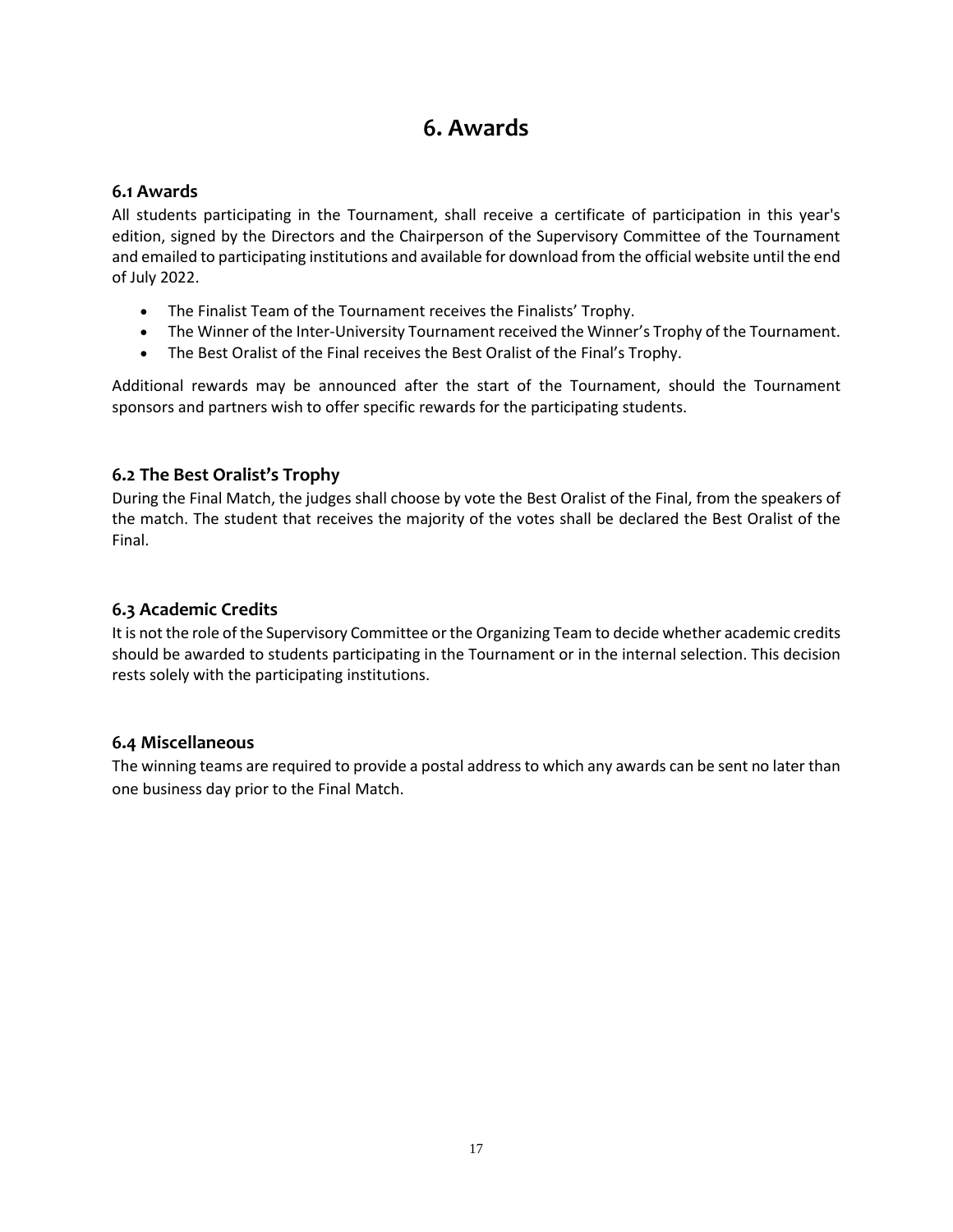## **7. Assistance**

#### <span id="page-18-1"></span><span id="page-18-0"></span>**7.1 Communication**

All correspondence is made by email. Video calls with participating institutions may be held should the teams request it or Supervisory Committee recommend it. The public is informed through announcements on social networks, official website, and individual intranet platforms before and after matches.

#### <span id="page-18-2"></span>**7.2 Mentors**

The teams participating in the Tournament are free to receive assistance from their faculty in the preparation of each match. Workshops and training related to the framework and rules of the Tournament can be organized and made available to participating institutions for students during the internal selection and before the Inter-University Tournament. During the Inter-University Tournament and for the preparation of matches, teams are encouraged to seek advice from their professors, lecturers, or expertise external to the faculty.

It is recommended that each participating institution assigns a coach (mentor) for the representative team.

During the official match of the Tournament (and during the friendly matches should they take place), the teams cannot communicate with the coach or any other person that is not a registered member of the team.

#### <span id="page-18-3"></span>**7.3 Mentor Network**

The Organizing Team may, upon timely request by the registered institution, propose a potential coach for the registered team from its network. After the introduction facilitated by the Organizing Team, the teams and the connected mentor are then responsible for further coordination and communication.

#### <span id="page-18-4"></span>**7.4 Internal License**

Should the participating institution request it, the Organizing Team shall approve the license for an officially recognized internal selection that formally confirms that the internal selection chosen by the institution to select their representative team is recognized by Corax Foundation and that the internal organizers follow the official format of the Tournament.

As the license is the only paid aspect of the support provided by the Organizing Team, the Organizing team shall also provide organizational support by providing themes for the internal selection that correspond to curriculum requirements for each institution, coordinate schedules of the matches to fit with the relevant academic agenda and provision of materials such as assessment forms, feedback rounds, or relevant manuals.